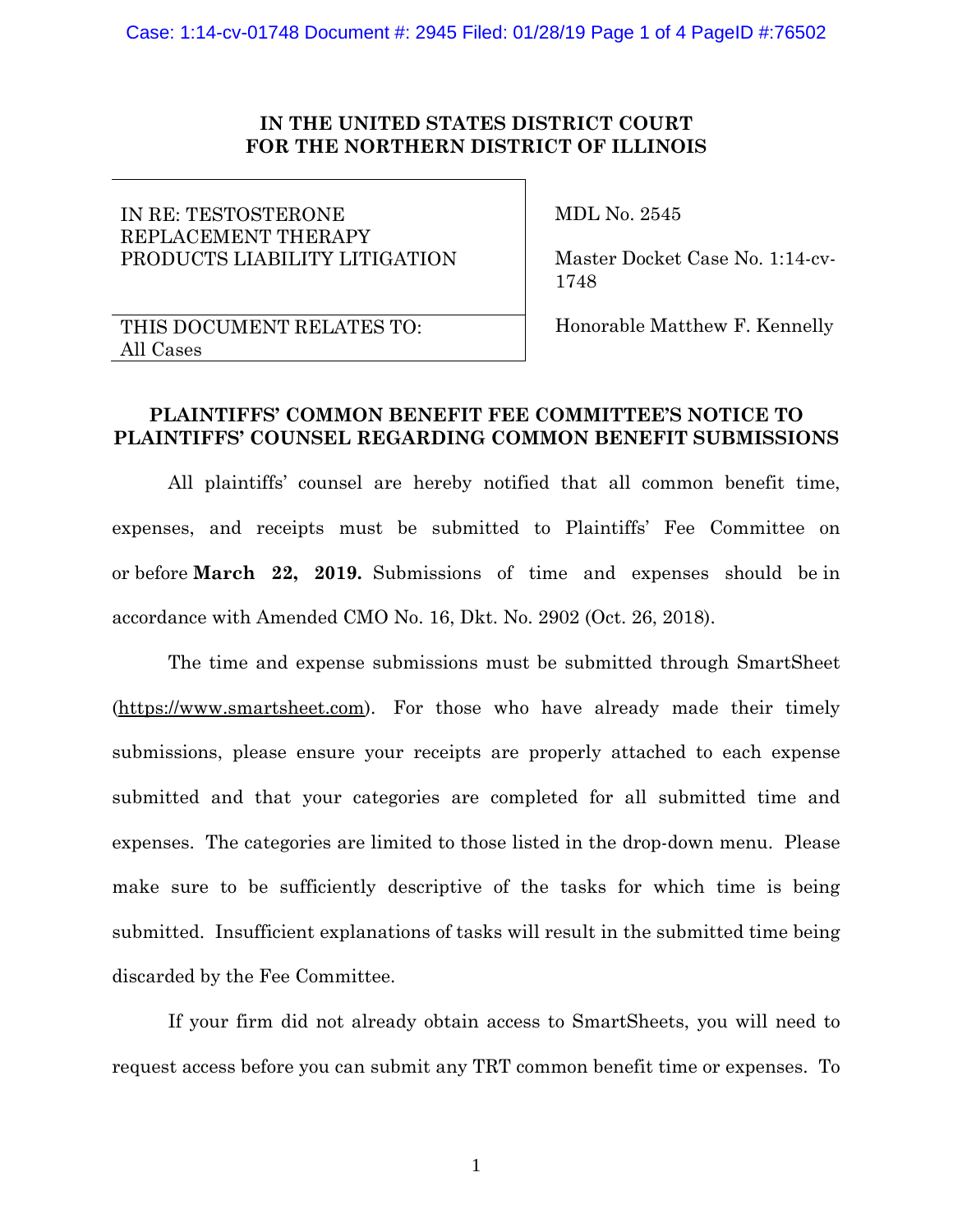#### Case: 1:14-cv-01748 Document #: 2945 Filed: 01/28/19 Page 2 of 4 PageID #:76503

request access, you will need to provide the names and e-mail addresses for the data entry person and a supervisor.

To request access or for other technical questions regarding submissions, counsel are directed to contact Angela Stoldt [\(angela@toledolaw.com\)](mailto:angela@toledolaw.com).

Dated: January 28, 2019 Respectfully submitted,

*/s/ Trent B. Miracle* Trent B. Miracle Simmons Hanly Conroy One Court Street Alton, IL 62002 618-259-2222 Email: tmiracle@simmonsfirm.com

Ronald E. Johnson, Jr. Schachter Hendy & Johnson PSC 909 Wright's Summit Parkway Suite #210 Ft. Wright, KY 41011 (859) 578-4444 Email: rjohnson@pschachter.com

Christopher A Seeger Seeger Weiss LLP 55 Challenger Road 6th Floor Ridgefield Park, NJ 07660 (212) 584-0700 Email: cseeger@seegerweiss.com

Troy Rafferty Levin Papantonio Thomas Mitchell Rafferty and Proctor, P.A. 316 S. Baylen Street Pensacola, FL 32501 (850) 435-7163 Email: trafferty@levinlaw.com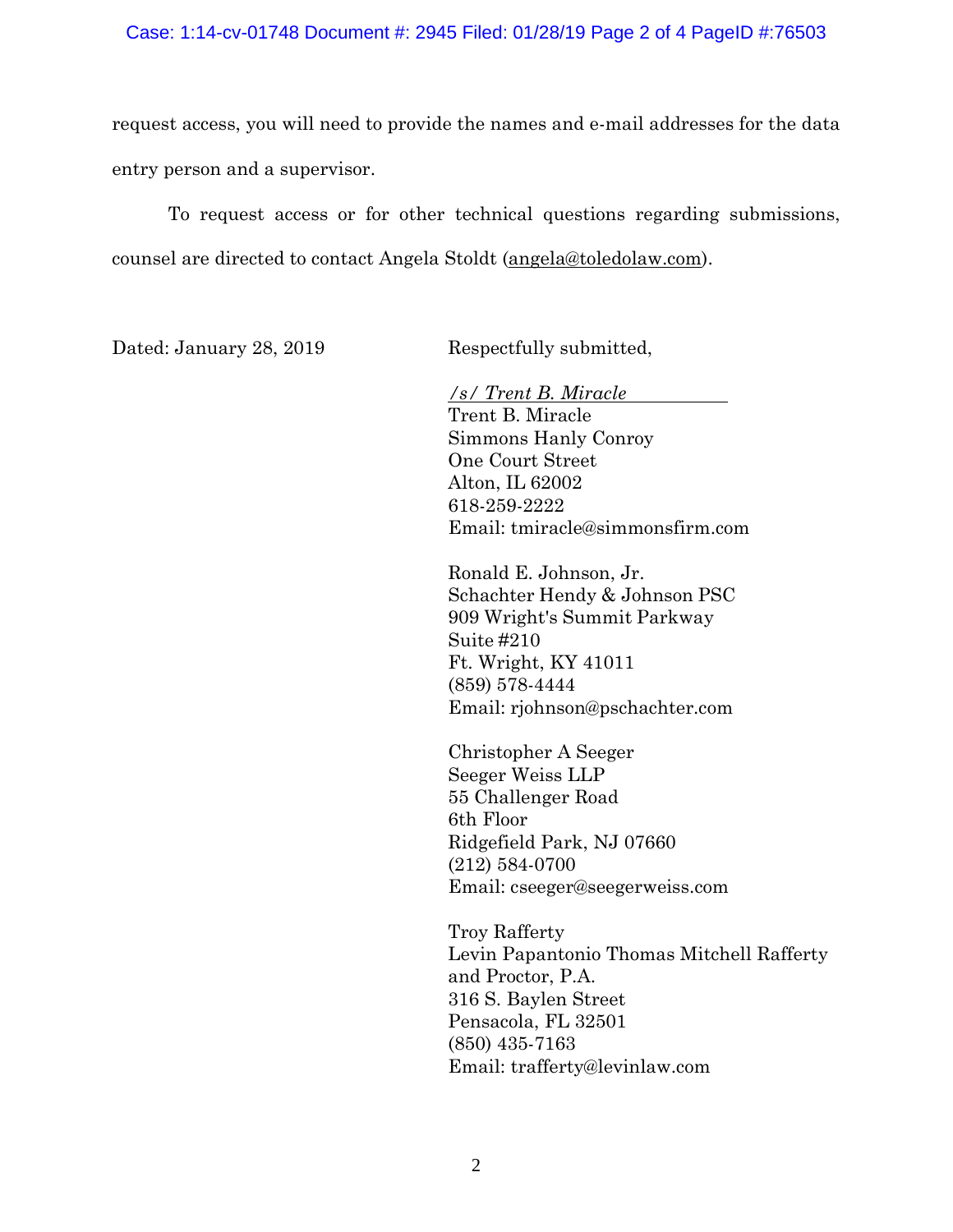Case: 1:14-cv-01748 Document #: 2945 Filed: 01/28/19 Page 3 of 4 PageID #:76504

Michelle L. Kranz Zoll & Kranz, LLC 6620 W. Central Ave., Suite 100 Toledo, OH 43617 (419) 841-9623 Email: michelle@toledolaw.com

*Plaintiffs' Common Benefit Fee Committee*